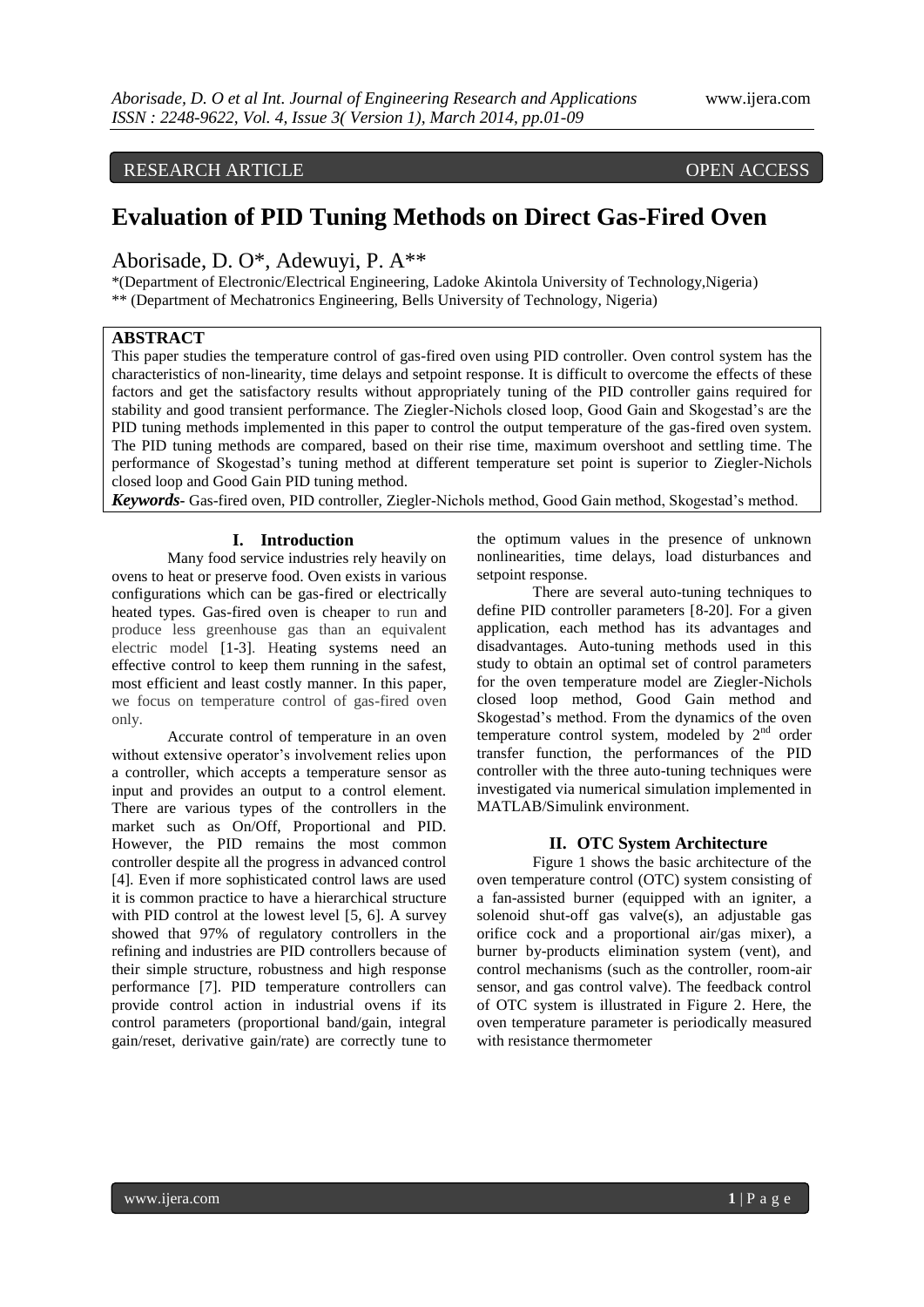



**Figure 2: Block Diagram of OTC System**

The output signal from this sensor is digitized by an A/D converter and fed back to the PID controllers.

In order to explore the application of PID controllers in the system, a single-zone heating system is being considered. This is due to the fact that heating mode is found to perform nearly the same under most circumstances. The PID controller computes an appropriate control signal based on the changes of feedback oven temperature that continuously sensed by the sensor and then decides which action to be taken. In this study, the oven temperature is being controlled and monitored to approaching the desired temperature valued which is usually obtained from manual adjustment of a potentiometer.

#### **III. OTC Mathematical Representation**

This section presents the mathematical representation of OTC system and explains the heat equations applied in the oven temperature calculation. Considering a single zone gas-fired oven with gas burner to heat the air, temperature and heat in the oven zone are ultimately managed by controlling fuel and air flow from the external sources to the burner. The amount of air/fuel mixture (10 parts air to 1 part natural gas) delivered to the burners is based on accurate temperature sensing within the zone.

As the zone temperature deviates from the temperature control set-point, the quantity of the mixed air/fuel delivered to the burner is adjusted by increasing or decreasing the zone pressure of the combustion air. Therefore, a reduction in zone combustion air pressure reduces the quantity of fuel supplied to the burner, lowering the heat input to the zone, and an increase in combustion air pressure increases the quantity of fuel supplied to the burner and raises the heat input to the zone.

In control system design, it is important to simplify a single-zone space thermal system which is exposed to certain outdoor conditions [21-23]. The simplified oven temperature model in this study is obtained by applying the principle of energy balance:

$$
C_{\rm T} \frac{\mathrm{d}\,\theta_{\rm O}}{\mathrm{d}\,t} = Q_i(t) - Q_O(t) \tag{1}
$$

where

 $Q_i(t)$  = Heat input into oven (J/s)

 $Q_0(t)$  = Heat removed from the oven  $(J/s)$ 

 $C_{\text{T}}$  = Oven thermal capacitance (J/K)

The physical interpretation of (1) is that the rate of change of energy in the oven is equal to the difference between the heat supplied to and removed from the oven. The heat removed from the oven (W) is given by: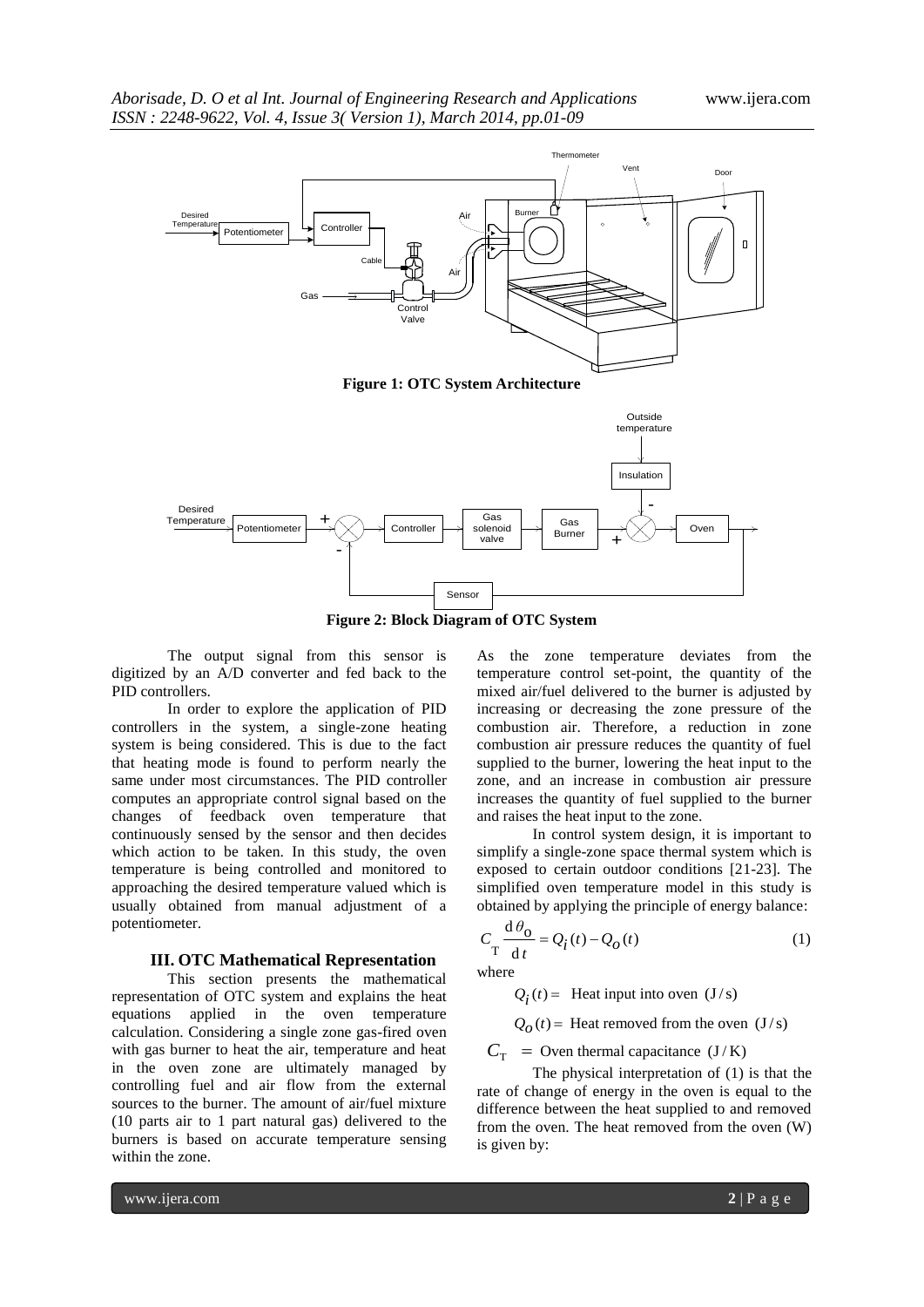$$
Q_o(t) = \frac{(\theta_o(t) - \theta_s(t))}{R_{\rm T}}\tag{2}
$$

where

$$
\theta_{\rm S}(t)
$$
 = Temperature of surroundings (°C)

 $\theta_o(t)$  =Internal oven temperature ( $\degree$ C)

 $R_{\rm T}$  = Thermal resistance of the walls

Therefore, the equation describing the dynamic behavior of the oven is given by:

$$
R_{\rm T} Q_i(t) + \theta_{\rm s}(t) = \theta_{\rm o}(t) + R_{\rm T} C_{\rm T} \frac{\mathrm{d}\theta_{\rm o}}{\mathrm{d}t}
$$
 (3)

simplify and taking the ratio of  $\theta_0(s)/\varphi(s)$  gives the transfer function of the open loop system given by:

$$
G(s) = \frac{\theta_o(s)}{\varphi(s)} = \frac{1}{R_{\rm T} C_{\rm T} s + 1}
$$
(4)

where  $\varphi(s) = R_{\text{T}}Q_i(s) + \theta_s(s)$ 

The transfer function of the gas control valve and burner unit is given by:

$$
\frac{Q_i(s)}{P(s)} = \frac{K_v K_b}{T_i s + 1} \tag{5}
$$

where

 $K_{\rm v}$  = valve constant (m<sup>3</sup>/sV),

 $K_{\rm b}$  = burner constant (Ws/m<sup>3</sup>),

 $Q_i$ (s) = heat flow to the oven.

Hence, the overall dynamics equation of the system is given by;

$$
\frac{\theta_o(s)}{P(s)} = \frac{R_T K_v K_b}{(T_i s + 1)(R_T C_T s + 1)}
$$
  
= 
$$
\frac{3.75}{(1 + 6s)(1 + 5s)}
$$
 (6)

where

 $K_{\rm v}$  = valve constant (m<sup>3</sup>/sV),  $K_{\rm b}$  = burner constant (Ws/m<sup>3</sup>),

 $Q_i$ (s) = heat flow to the oven.

Oven temperature system is an integration of computation, networking and physical dynamics, in which embedded devices such as sensors and actuator are networked to sense, monitor and control the oven. The ideal of feedback path in the control architecture is to exploit the measurements of the system's output to determine the control commands that yield the desired system behavior. The sensor senses the temperature of the oven, using its resistive element, then generates a voltage which is linearized and sent to the transmitter unit, which eventually converts the thermocouple output to a standardized signal. This output of the transmitter unit is given to the controller unit. The voltage signal generated by the sensor is obtained by mounting a current source across the resistive element. The voltage magnitude, based on

Ohm's Law, is equal to the product of the magnitudes of the current source and the sensing element's resistance. The linearized resistance response to temperature versus time is approximated by a linear first order system with a Laplace transform of the following structure:

$$
\theta_m(s) = \theta_o(s) \times \frac{K_d}{\tau . S + 1} \tag{7}
$$

where

*θm*(*s*) *RoomTemperature Sensed*

 $\theta_o(s)$  = Actual RoomTemperature

 $K_d$  = is the gain of the linearized sensor, and  $\tau$  = is the time constant of the sensor.

In the system, 3-wire PT-100 RTD with a range of –200 to 600ºC is used as it can withstand high temperature while maintaining excellent stability. Temperature coefficient of platinum wire is 0.00385 ohm per ºC. The sensor has a calibrated range of 0ºC to 200ºC and a time-constant of 1 to 2 *sec*.

Sensor gain 
$$
=\frac{(20-4) mA}{(200-0)° C}
$$
  
=  $0.08 mA/° C$  (8)

Transfer function of the sensor  $H(s)$  is given by:

$$
H(s) = \frac{\theta_m(s)}{\theta_o(s)} = \frac{0.08}{2s + 1}
$$
 (9)

The PID control algorithm remains the most popular approach for industrial process control despite continual advances in control theory. This is not only due to the simple structure which is conceptually easy to understand and, which makes manual tuning possible, but also to the fact that the algorithm provides adequate performance in the vast majority of applications. PID controller in continuous time is given as:

$$
u(t) = K_p \left[ e(t) + \frac{1}{T_n} \int_0^t e(\tau) d\tau + T_v \frac{d e(t)}{dt} \right]
$$
 (10)

where  $u(t)$  is the control signal,  $K_p$ ,  $T_n$  and  $T_v$  are positive parameters, which are respectively referred to as proportional gain, integral time and derivative time, and the error  $e(t)$  is the control error. The Laplace transformation representation of the approximate PID controller can be written as:

$$
U(s) = K_p \left( 1 + \frac{1}{T_n s} + \frac{sT_v}{T_v s + 1} \right) e(s)
$$
 (11)

www.ijera.com **3** | P a g e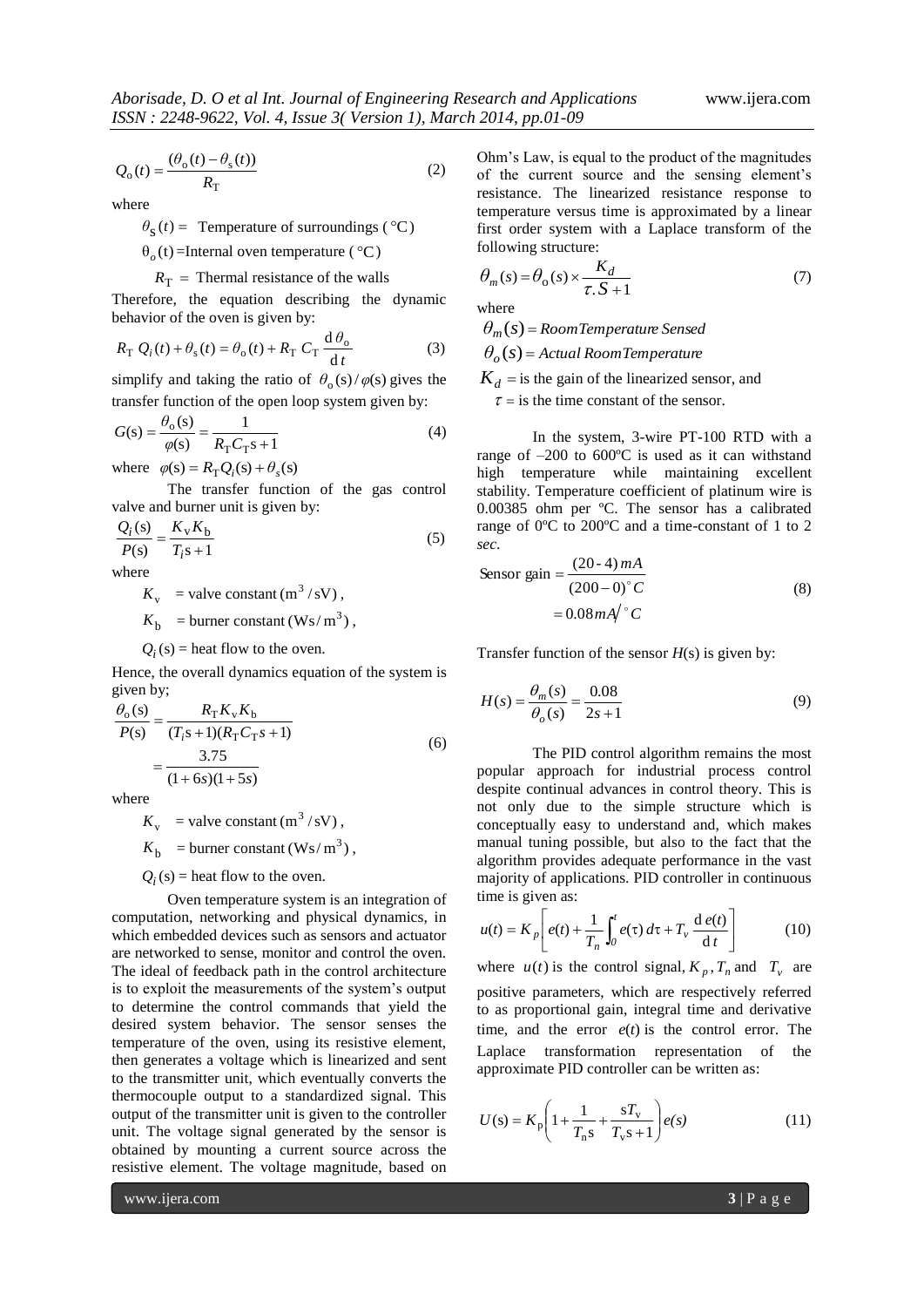where  $U(s)$  and  $e(s)$  is respectively the output and input signals in frequency domain. The transfer function of PID controller is:

$$
W_{\rm PID}(s) = \frac{U(s)}{e(s)} = K_{\rm p} \left( 1 + \frac{1}{T_{\rm n}s} + \frac{sT_{\rm v}}{T_{\rm v}s + 1} \right) \tag{12}
$$

The PID parameters (the proportional gain  $K_p$ , the

integral time  $T_n$ , and the derivative time gain  $T_v$ ) are determined by the well-known tuning methods based on step response.

Having obtained the mathematical models for each of the components shown in Fig.1, they are combined to yield the closed loop transfer function for the system:

$$
\frac{\theta_o(s)}{\theta_i(s)} = \frac{\frac{3.75W_{PID}}{(6s+1)(5s+1)}}{1 + \left[\frac{3.75W_{PID}}{(6s+1)(5s+1)}\right] \left[\frac{0.08}{(2s+1)}\right]}
$$
(13)

The parameters of the oven temperature control system are shown in Table 1.

#### **IV. Tuning of PID Controller**

Tuning a control loop is the adjustment of its control parameters to the optimum values in order to achieve the desired control response. Designing and tuning a proportional-integral-derivative (PID) controller appears to be conceptually intuitive, but do, however, present some challenges to control in the aspect of tuning of the gains required for stability and good transient performance. There are many methods proposed for tuning of PID controller based on experiments executed on a simulated system. In this section we have used the following three methods for tuning [15, 20, 24, 14, and 25].

- Ziegler-Nichols' Closed Loop Method
- Good Gain method
- Skogestad's method

#### **4.1 Ziegler Nichol's Method**

Zeigler and Nichols suggested that we set the values of the parameter  $K_p$ ,  $T_n$ , and  $T_v$  according to the formula shown in Table 2. In the Ziegler Nichol's Closed-Loop method we first set  $T_n = \infty$ and  $T_v = 0$ . Since the system have a mathematical model, then we use the root-locus method to find the critical gain  $K_{Pcr}$  and the frequency of the sustained oscillations  $\omega_{cr}$ , where  $\frac{2\pi}{\omega_{cr}} = T_{cr}$ . This value is evaluated from the crossing points of the root-locus branches with the  $j\omega$  axis.

## **4.2 Good Gain Method**

"Good Gain" PID tuning method was developed by Finn Haugen in 2010 [20]. It is a simple method that based on experiments on a real or simulated control system. The theoretical background of the method is described in detail by Haugen [24].

In this method, the process is first brought close to the specified operation point with the controller in manual mode. Then, ensure that the controller is a P-controller with  $k_p = 0$  (set  $T_n = \infty$ and  $T_v = 0$ ). The value of  $k_p$  was increase until some overshoot and a barely observable undershoot shown in Figure 3 is observed due to a small step change of the set-point. By trial-and-error, we find the gain value  $K_{pGG}$ . This gives the control loop good stability as seen in the response in the measurement signal due to a step in the setpoint.

With the inclusion of I-term, the value of the integral time,  $T_n$  was set to:

$$
T_n = 1.5T_{ov-un}
$$
\n<sup>(14)</sup>

where  $T_{ov-un}$  is the time between the first <u>ove</u>rshoot and the first undershoot of the step response (a step in the setpoint) with the P controller. Due to the inclusion of the I-term, the loop with the PI controller in action probably have somewhat reduced stability than with the P controller only. To compensate for this, the value of  $K_p$  is hence computed as:

$$
K_p = n_p K_{pGG} \tag{15}
$$

where the value of  $n_p$  is about 0.8.

With the introduction of the D (Derivative) term, the controller becomes a PID controller, and thus  $T_v$  is set to:

$$
T_v = n_v T_n \tag{16}
$$

where the value of  $n_v = 0.25$ .

#### **4.3 Skogestad's Method**

Skogestad's PID tuning method is a modelbased tuning method where the controller parameters are expressed as functions of the process model parameters. The process model is assumed to be a continuous-time transfer function. The control system tracking transfer function  $T(s)$ , which is the transfer function from the setpoint to the process with sensor, is specified as a first order transfer function with time delay:

$$
T(s) = \left(\frac{Y_{mf}(s)}{Y_{m_{sp}}(s)}\right) = \frac{1}{T_C s + 1} e^{-\theta s}
$$
  
= 
$$
\frac{C(s)G_{psf}(s)}{1 + C(s)G_{psf}(s)}
$$
(17)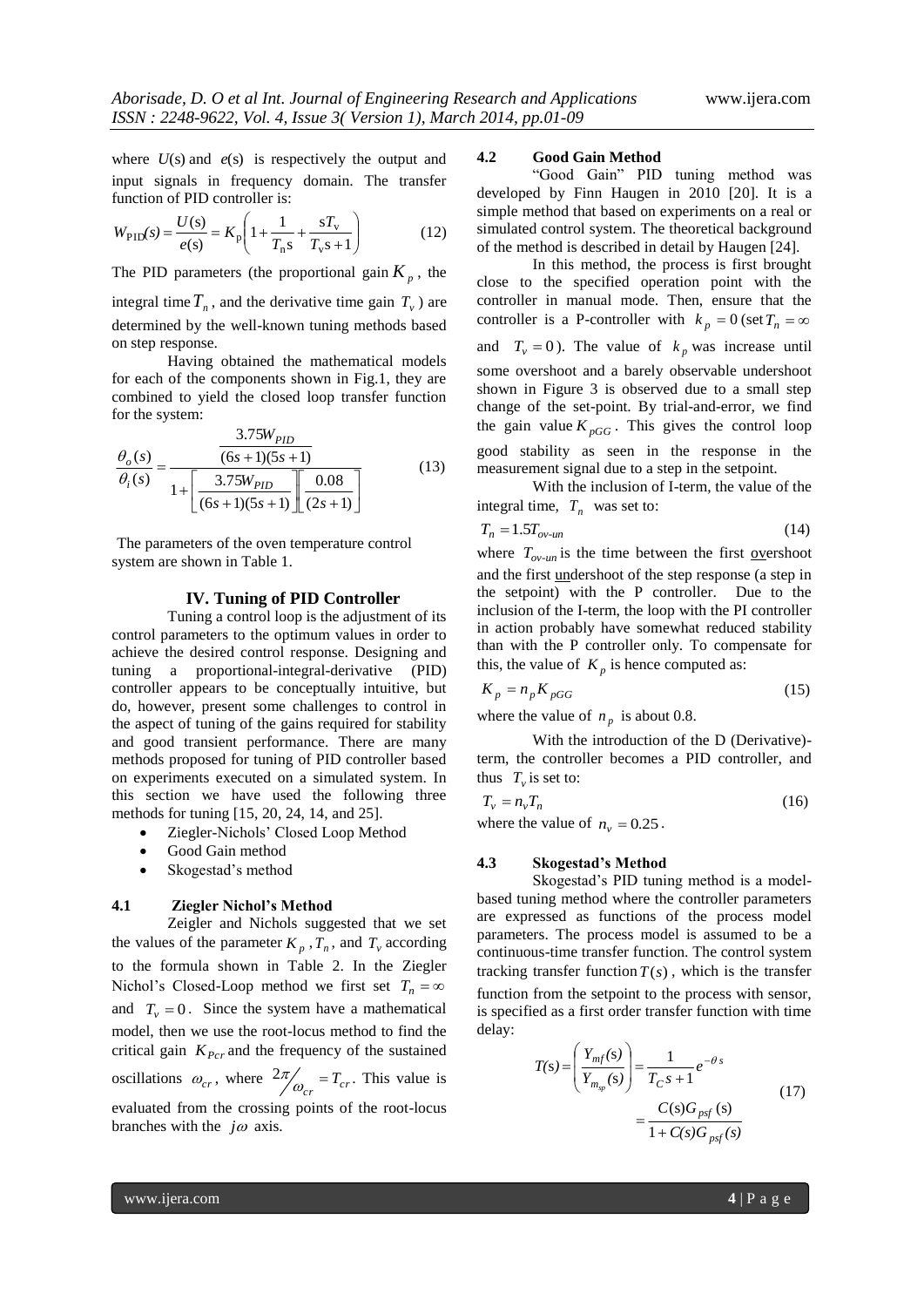where  $T_C$  is the time-constant of the control system which the user must specify, and  $\theta$  is the effective time delay which is given by the process model.  $G_{psf}(s)$  represent all the dynamics that the controller

"feels". It is a combined transfer function of the process, gas solenoid valve and burner unit given as:

$$
G_{\text{psf}}(s) = \mathbf{K}_{\nu} \mathbf{K}_{\nu} \cdot \frac{\mathbf{H}_1 \theta_o(s)}{(T_1 s + 1)}
$$
(18)

| TABLE <sub>1</sub>              |  |  |  |
|---------------------------------|--|--|--|
| <b>PARAMETERS OF THE SYSTEM</b> |  |  |  |
|                                 |  |  |  |

| <b>Parameter</b>                                  | Value                                |
|---------------------------------------------------|--------------------------------------|
| Thermal capacitance of the air in the oven, $C_T$ | $50$ J/K                             |
| Thermal resistance of the oven's air, $R_T$       | $1.0 \text{ K/J}$                    |
| $T_i$                                             | 6.0 Seconds                          |
| Valve constant, $K_v$                             | $1.5 \text{ m}^3/\text{s} \text{ V}$ |
| <b>Burner constant,</b> $K_h$                     | 2.5Ws/m <sup>3</sup>                 |

| <b>ZEIGLER-NICHOL'S TUNING RULES</b> |                     |              |               |  |  |  |
|--------------------------------------|---------------------|--------------|---------------|--|--|--|
| <b>Type of Controller</b>            | $\Lambda_n$         |              |               |  |  |  |
|                                      | $0.5K_{\text{pcr}}$ | $\infty$     |               |  |  |  |
| <b>PI</b>                            | $0.45K_{pc}$        | $0.83T_{cr}$ |               |  |  |  |
| <b>PID</b>                           | $0.6K_{pcr}$        | $0.5T_{cr}$  | $0.125T_{cr}$ |  |  |  |

**TABLE 2**



**Figure 3: Reading off the time between the first overshoot and the first undershoot of the step response with P controller**

Considering second-order plus delay, the resulting model transfer function is given as:

$$
G_{\text{psf}}(s) = k \frac{e^{-\theta s}}{(T_{C1}s + 1)(T_{C2}s + 1)}
$$
(19)

where  $T_{C_1}$  and  $T_{C_2}$  are the desired closed-loop time constant, and they are the tuning parameters for the controller.

From (16), the feedback part of the controller is given as:



Combining (15, 17 and 18) and solving with respect to the controller gives a "Smith Predictor" controller [26]:

$$
C(s) = \frac{(T_{C_1}s + 1)(T_{C_2}s + 1)}{k} \cdot \frac{1}{\Gamma_C s + 1 - e^{-\theta s}}
$$
(21)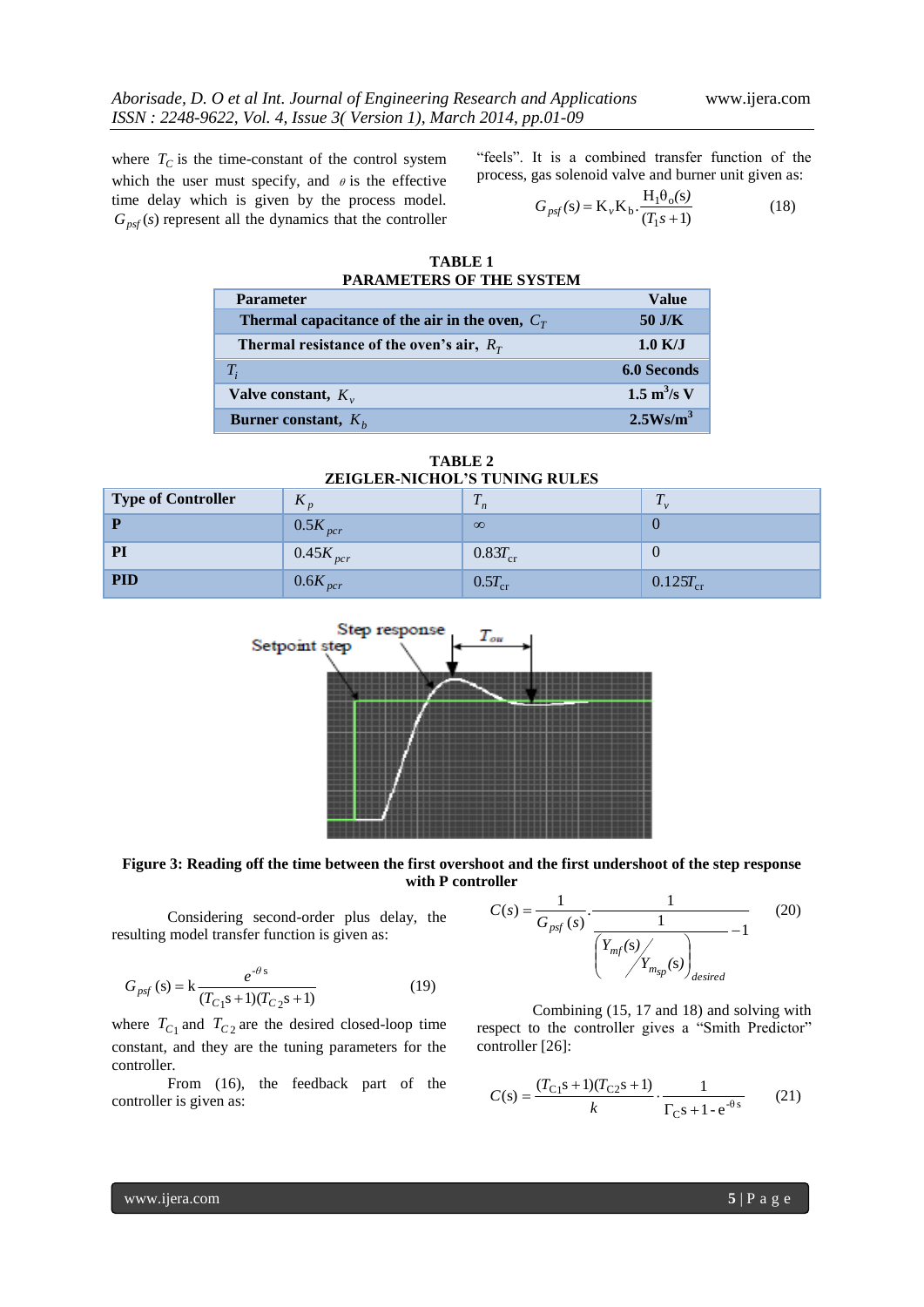To get a PID-controller we introduce in (21) the following first-order Taylor approximation for the delay as [27]

$$
e^{-\theta s} \approx 1 - \theta s \tag{22}
$$
 and compute

$$
C(s) = \frac{(T_{C_1}s + 1)(T_{C_2}s + 1)}{k} \cdot \frac{1}{(\Gamma_C + \theta)s}
$$
(23)

which is a cascade form PID-controller with

$$
K_P = \frac{1}{k} \frac{T_{C1}}{(\Gamma_c + \theta)}\tag{24}
$$

$$
T_{\rm n} = \min \{ T_{\rm C1}, c \left( \Gamma_{\rm c} + \theta \right) \} \tag{25}
$$

$$
Tv = T_{C2} \tag{26}
$$

where  $-\theta < \Gamma_c < \infty$  is the tuning parameter. For robust tunings we select  $\Gamma_c \ge \theta$ .

# **V. Experimental Results**

The overall model of gas-fired oven temperature control system with PID controllers is implemented in MATLAB/Simulink.

The simulink model of the PID controller is shown in Figure 4. Calculated PID parameters for all types of tuning methods are given in Table 3. Figure 5, 6, and 7 shows the response of the system with Skogestad's PID-, Ziegler-Nichols' Closed Loop PID-, and Good Gain PID- tunings at three different set points 60ºC, 90ºC, and 120ºC. The performance comparison of the tuning methods is given in Fig.8 and Table 4. As seen in the figure and table it is clear that Skogestad's PID-tunings gives a much improved performance at each set point than Ziegler-Nichols' Closed Loop PID- and Good Gain PID-tuning.

#### **VI. Conclusion**

This paper compared three kind of PIDtuning techniques to control the temperature of a gasfired oven. Our aim is to improve the dynamic performance of the system output like settling time, rise time and maximum overshoot at three different set points 60ºC, 90ºC, and 120ºC. Skogestad's method took only a couple of seconds to solve the problem. Compared to Ziegler-Nichols' Closed Loop and Good Gain methods, Skogestad's tuning method has good steady state response and performance indices.

## **References**

- [1] Special furnace Co Inc "Product Bulletin No: CP-3-00"
- [2] [http://www.wisegeek.com/what-is-the](http://www.wisegeek.com/what-is-the-difference-between-a-gas-oven-and-an-electric-oven.htm)**[difference](http://www.wisegeek.com/what-is-the-difference-between-a-gas-oven-and-an-electric-oven.htm)**-**between**-a-**gas**-**oven**-and-an**[electric](http://www.wisegeek.com/what-is-the-difference-between-a-gas-oven-and-an-electric-oven.htm)**-**oven**.htm
- [3] [http://www.energymadeeasy.gov.au/.../choo](http://www.energymadeeasy.gov.au/.../choo%20sing-between-electricity-gas-and-solar)  sing-**between**-**electric**ity-**gas**[-and-solar](http://www.energymadeeasy.gov.au/.../choo%20sing-between-electricity-gas-and-solar)
- [4] K.J. Åström, T. Hägglund, "The future of PID control", Control Engineering Practice 9 (2001) 1163–1175.
- [5] M. Morari, E. Zafiriou, "Robust Process Control", Prentice-Hall, Englewood Cliffs, NJ, 1989.
- [6] K.J. Åström, T. Hägglund, "Revisiting the Ziegler–Nichols step response method for PID control", Journal of Process Control 14 (2004) 635–650.
- [7] L. Desbourough, R. Miller, "Increasing customer value of industrial control performance monitoring––Honeywell's experience", in: Sixth International Conference on Chemical Process Control, AIChE Symposium Series Number 326, vol. 98, 2002.
- [8] D. E. Seborg, T. F. Edgar, D.A. Mellichamp, "Process Dynamics and Control", Wiley, New York, 1989.
- [9] F. G. Shinskey, "Process-Control Systems. Application, Design, and Tuning", fourthed., McGraw-Hill, New York, 1996.
- [10] T. E. Marlin, Process Control, McGraw-Hill, 2000.
- [11] C.A. Smith, A.B. Corripio, "Principles and Practice of Automatic Process Control", Wiley, 1997.
- [12] S. Skogestad, I. Postlethwaite, "Multivariable Feedback Control", Wiley, 1996.
- [13] D.P. Atherton, "PID controller tuning", Computing & Control Engineering Journal April (1999) 44–50.
- [14] S. Skogestad, "Simple analytic rules for model reduction and PID controller tuning", Journal of Process Control 13 (4) (2003) 291–309.
- [15] M. Zhuang, D. Atherton, "Tuning PID controllers with integral performance criteria", in: Control'91, Heriot-Watt University, Edinburgh, UK, 1991.
- [16] P. Cominos, N. Munro, "PID controllers: recent tuning methods and design to specifications", IEE Proceedings––Control Theory and Applications 149 (1) (2002) 46– 53.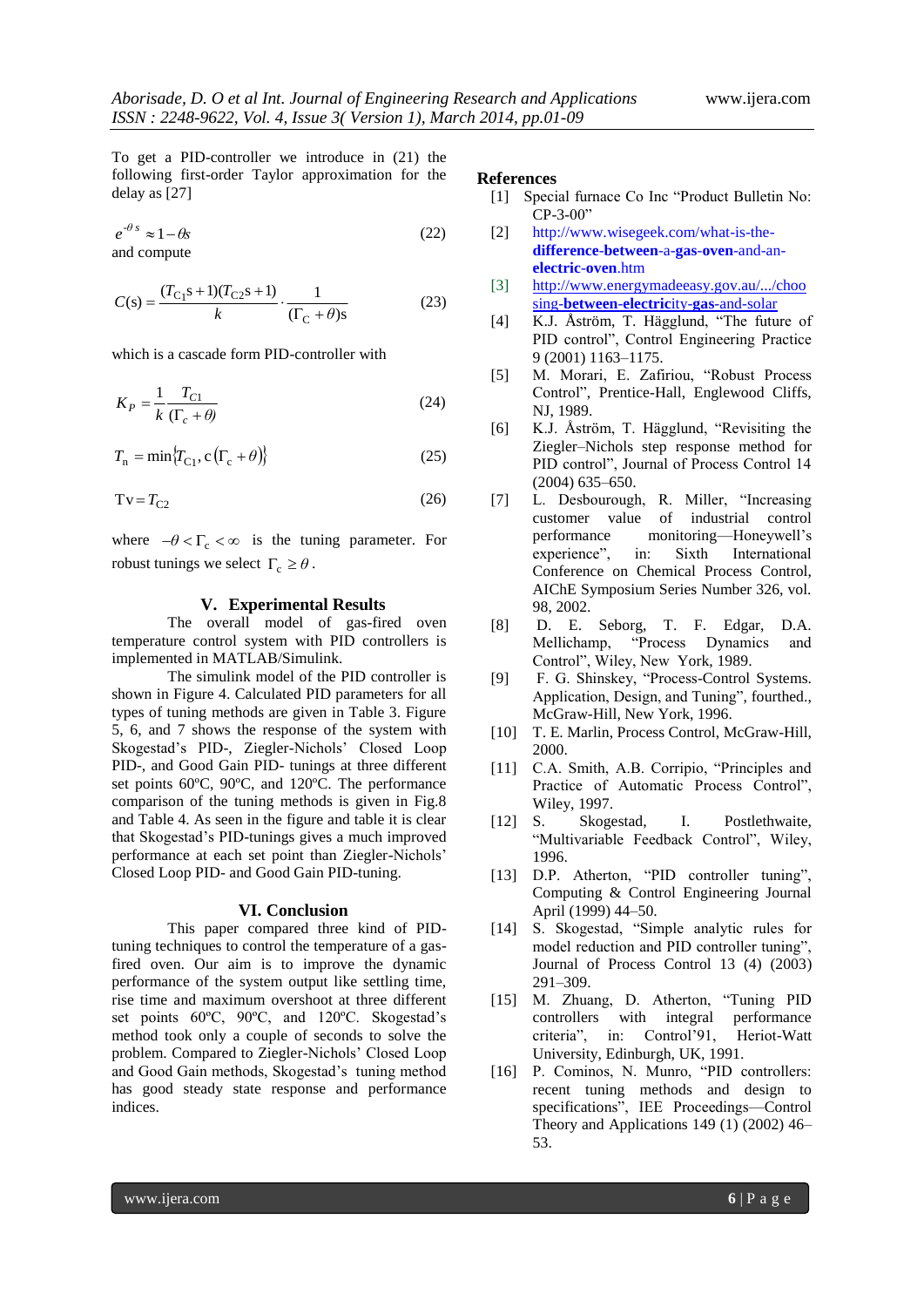- [17] J.G. Ziegler, N.B. Nichols, "Optimum settings for automatic controllers", Trans. ASME 64 (1942) 759–768.
- [18] Tyreus, B.D. and W.L. Luyben (1992), "Tuning PI controllers for integrator/dead time processes", Ind. Eng.Chem. Res. pp. 2628–2631.
- [19] Dingyu Xue, YangQuan Chen. Derek P. Atherton, "Linear Feedback Control", Society for Industrial and Applied Mathematics. 2007.
- [20] Li, Jiejia, Liu, DaiYan, Qu, Rui, "The strategy of construction equipment energysaving control", Telkomnika. 2012; 10(4): 706-712.
- [21] Zhang. Z. & Nelson. R.M. (1992), "Parametric analysis of a building space conditioned by a VAV system", ASHRAE Transactions, Vol. 98, Part 1, pp. 43-48.
- [22] Matsuba. T. et al. (1998), "Stability Limit of Room Air Temperature of a VAV System",

ASHRAE Transactions, Vol. 104, Part II: pp. 257-265.

- [23] Yamakawa. Y. et al. (2009), "Stability of Temperature Control System in VAV Systems", ASHRAE Transactions, Vol. 115, Part 1, pp. 613-621.
- [24] Haugen, F. The Good Gain method for PI(D) controller tuning. TechTeach, 2010. URLhttp://techteach.no/publications/articles /good\_gain\_method/good\_gain\_method.pdf.
- [25] Skogestad, S. "Simple analytic rules for model reduction and PID controller tuning". Modeling, Identification and Control, 2004. 2(2): 85-120.
- [26] Smith, O.J. (1957). Closer control of loops with dead time. *Chem. Eng. Prog.* **53**, 217.
- [27] Rivera, D.E., M. Morari and S. Skogestad (1986). Internal model control. 4. PID controller design. *Ind.Eng. Chem. Res.*  **25**(1), 252–265.



**Figure 4: Simulink Experimental Setup**

| <b>TABLE 3</b>                                                               |
|------------------------------------------------------------------------------|
| PID Controller parameters of all auto-tuning methods used in the experiments |

| <b>PID</b> | <b>Ziegler-Nichols' Closed</b><br><b>Loop Method</b> | <b>Good Gain Method</b> | <b>Skogestad Method</b> |  |  |
|------------|------------------------------------------------------|-------------------------|-------------------------|--|--|
| $K_p$      | 20.5332                                              | 27.3776                 | 3.2                     |  |  |
| $T_n$      | 6.7498                                               | 11.25                   | 0.75                    |  |  |
| $T_{\nu}$  | 1.6874                                               | 2.8125                  | 5.5                     |  |  |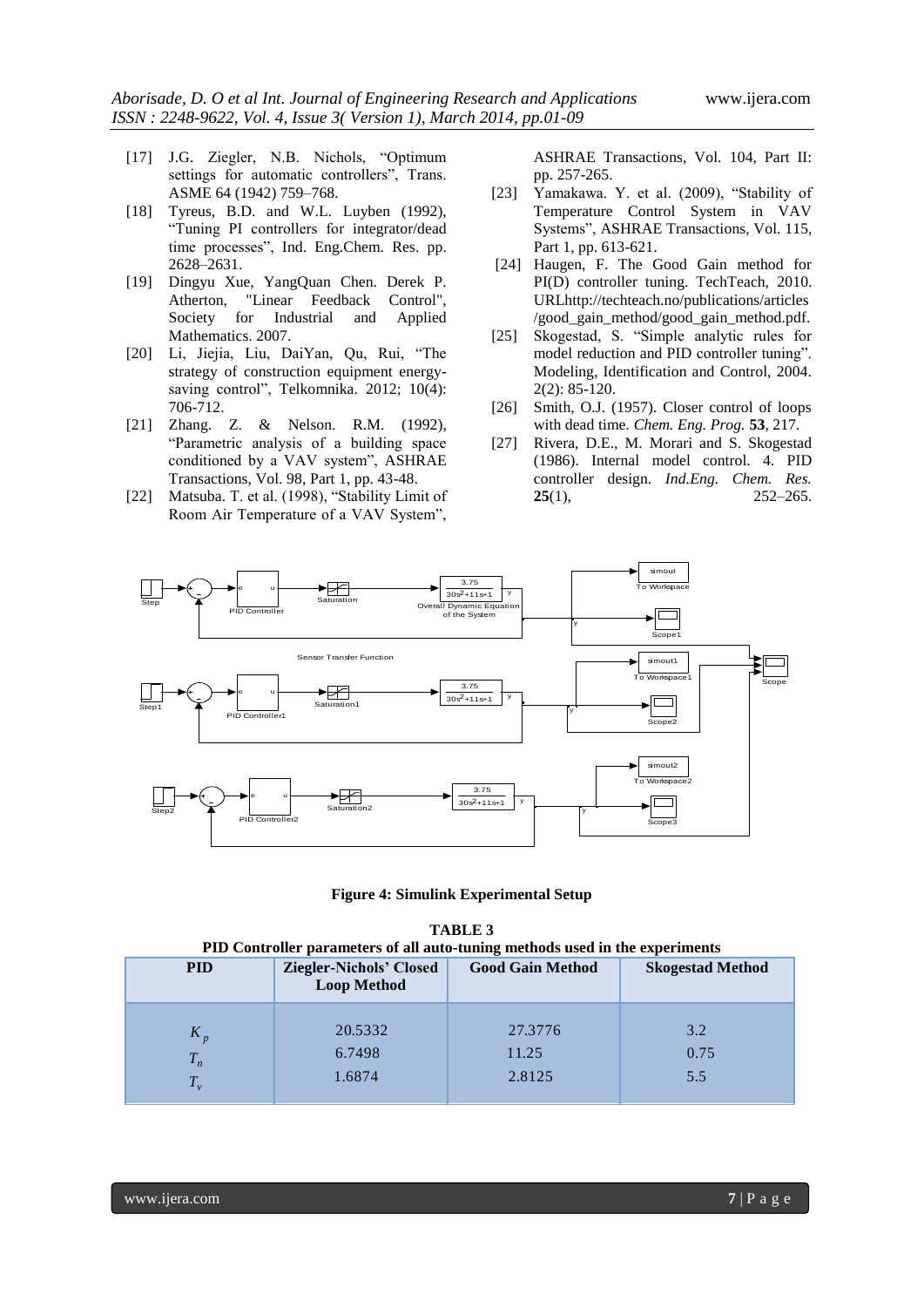| Aborisade, D. O et al Int. Journal of Engineering Research and Applications |  |
|-----------------------------------------------------------------------------|--|
| ISSN: 2248-9622, Vol. 4, Issue 3(Version 1), March 2014, pp.01-09           |  |

| Analysis of system with auto-tuning method at set point $60^{\circ}$ C, $90^{\circ}$ C and $120^{\circ}$ C |                         |                |                 |                          |                |                 |                      |                |                 |
|------------------------------------------------------------------------------------------------------------|-------------------------|----------------|-----------------|--------------------------|----------------|-----------------|----------------------|----------------|-----------------|
|                                                                                                            | <b>Rise time (sec.)</b> |                |                 | Maximum overshot $(\% )$ |                |                 | Settling time (sec.) |                |                 |
| Set point                                                                                                  | $60^{\circ}$ C          | $90^{\circ}$ C | $120^{\circ}$ C | $60^{\circ}$ C           | $90^{\circ}$ C | $120^{\circ}$ C | $60^{\circ}$ C       | $90^{\circ}$ C | $120^{\circ}$ C |
| <b>Ziegler-Nichols' Closed</b><br><b>Loop Method</b>                                                       | <b>112</b>              | 65             | 40              | 82.7                     | 81.5           | 28.9            | 225                  | 178            | 114             |
| <b>Good Gain Method</b>                                                                                    | 327                     | 308            | 179             | 89.4                     | 79.5           | 41.6            | 552                  | 204            | 497             |
| <b>Skogestad Method</b>                                                                                    | 49                      | 1.0            | 5.0             | 47.4                     | 58.1           | 56.5            | 52                   | 37             | 59              |





**Figure 5: Simulation Result of PID control for Ziegler-Nichols' Closed Loop Method**